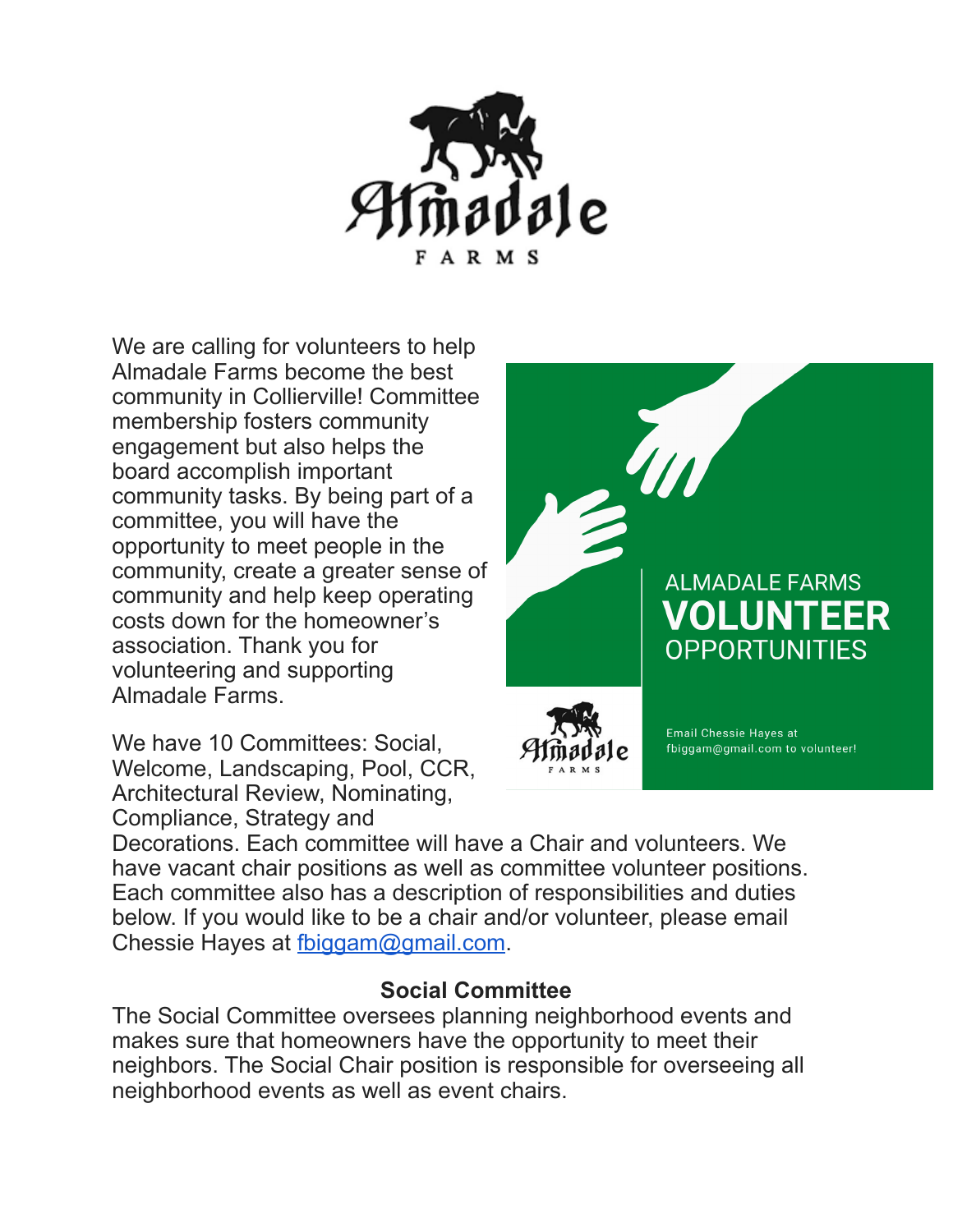

Chairperson: Vacant / Chair needed Volunteers needed

• Garage Sale (First one is April 28 & 29): The team is responsible for setting the dates (Spring/Fall), getting balloons, putting up signs, and marketing the event.

• Event Chair: Vacant – Chair needed Volunteers needed

• Holiday Photo Ops / Parades: The team is responsible for setting up and finding volunteers for a visit with the Easter Bunny and Santa Claus, as well as organizing a July 4th parade through the neighborhood for the kids.

- Event Chair Vacant / Chair needed
- Volunteers needed

• Food Truck Fridays: The team is responsible for coordinating the food trucks and local musicians to feed and entertain the community throughout the spring, summer and fall.

- Event Chair: Tracy Cunningham
- Volunteers needed

• National Night Out Neighborhood Block Party: The team is responsible for organizing and marketing fun block party activities scheduled for the first Tuesday of August every year.

- Event Chair Vacant / Chair needed
- Volunteers needed
- Clubs: The team creates and plan smaller group events, such as Book or Bunko Club if desired by neighborhood.
- Event Chair Vacant / Chair needed
- Volunteers needed

### **Welcome Committee**

A welcome committee makes the transition for new residents easier. They put together all-important welcome packets for new residents,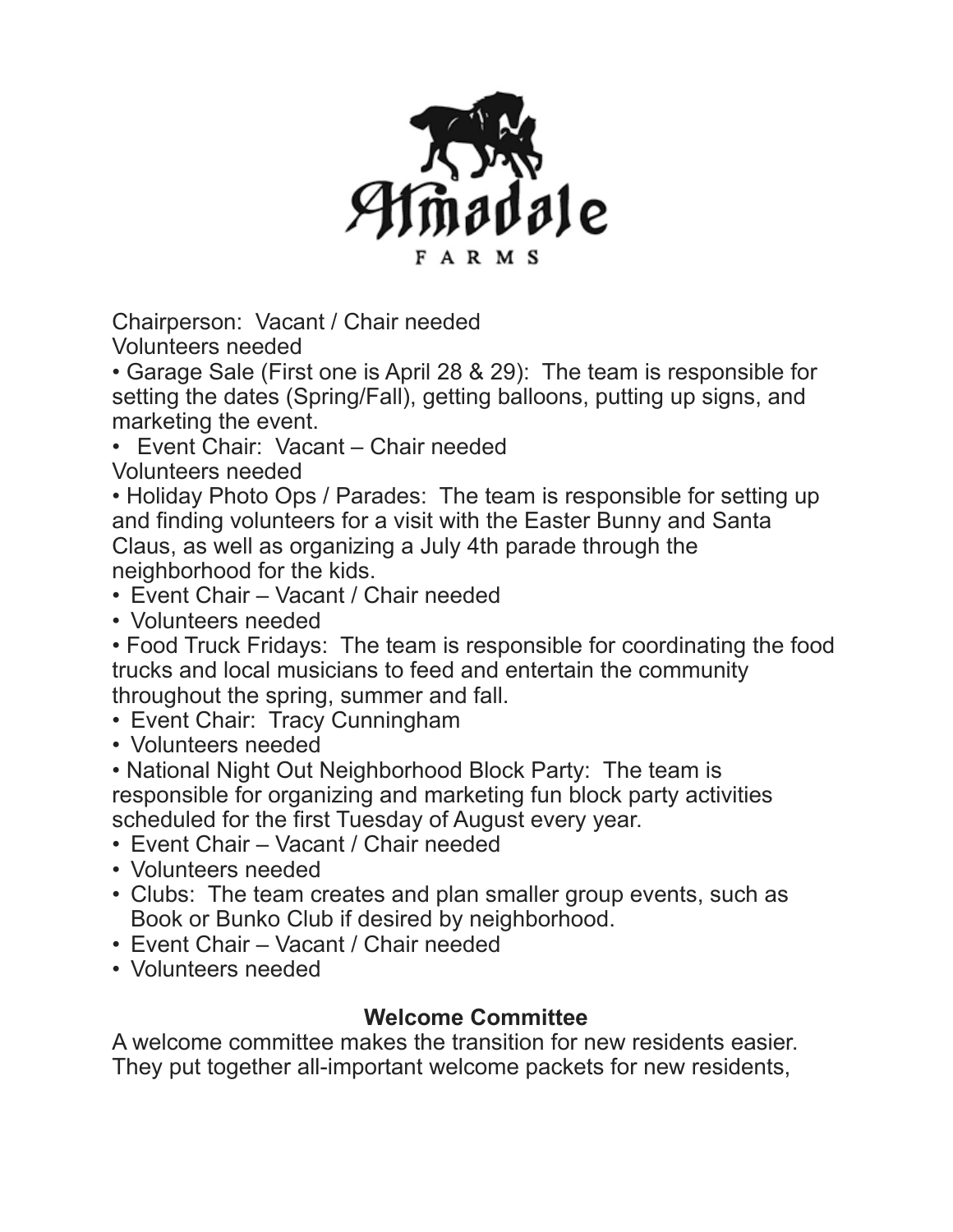

which include information about the HOA and provide a warm introduction to the community. Chairperson: Vacant / Chairperson needed Volunteers needed

#### **Landscaping Committee**

The team periodically inspects the neighborhood common areas to determine repair and maintenance needs. Included are the landscaping, lawns, sidewalks, lakes, drainage features, trees, fountains, etc. The Committee meets monthly to compile a list of concerns and forwards them to the BOD with recommended corrective action. The Committee also recommends to the BOD on improvements to the common ground, e.g., additional tree plantings, new landscaping areas, etc. The Committee also meets monthly to select a Yard of the Month (YOM) among our residences. The goal is to promote pride in the beauty of neighborhood, encourage all to maintain a well-kept lawn, and reward those with a beautiful, well maintained lawn and landscape. Chairperson: Tom Morgan Volunteers needed

#### **Decorations Committee**

The team will put out and take down holiday decorations for Memorial Day, July 4th, Labor Day, Veterans Day, Christmas, etc. Chairperson: Vacant / Chairperson needed Volunteers needed

### **Pool Committee**

Chairperson: Mike Cunningham Volunteers not needed at this time

The team works with our pool vendor to ensure a well-maintained neighborhood community pool, pool deck and furniture, and other amenities. The team works with our pool vendors and performs general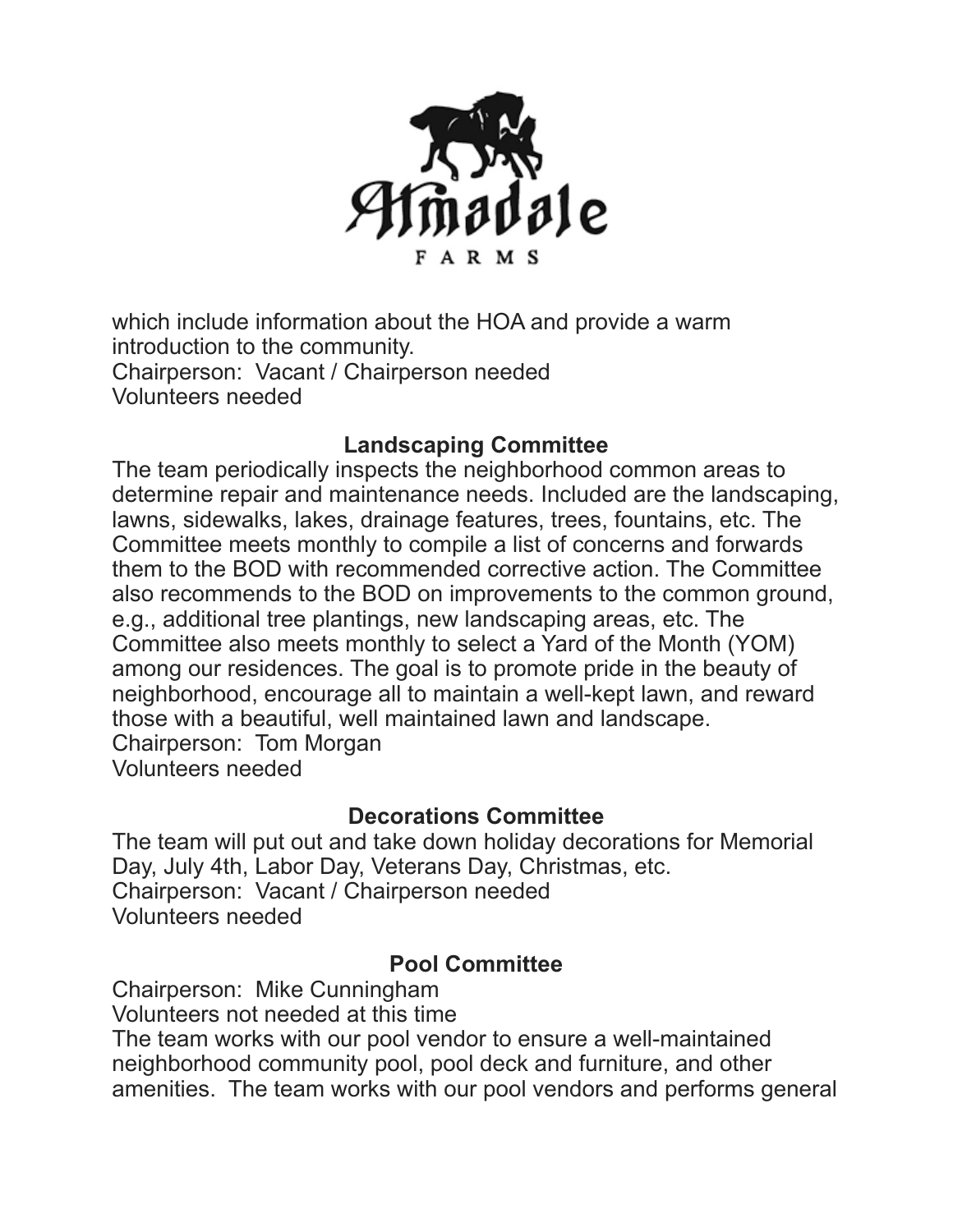

pool maintenance to ensure the pool is safe to use during the open pool season.

## **CCR Committee**

The team reviews the current HOA's CCR policies and develops recommended changes/updates for approval by the HOA and implementation. The team reviews and ensures compliance with those policies and ethical and governance standards. Chairperson: Aaron Peeveyhouse Volunteers needed

## **HOA Architectural Review Committee**

The team reviews design applications from homeowners to ensure compliance with the architectural guidelines stated in the governing documents. The Architectural Review committee makes suggestions to the board for approval/rejection of applications with the board members making the final decision.

Chairperson: Vacant / Chair needed Volunteers needed

# **Nominating Committee (per Almadale Farms CCRs)**

The team proposes a slate of board candidates for the for the Annual Homeowners meeting.

Chairperson: Current Board Member (TBD)

Volunteers needed

# **Strategy (3/5 Year Planning) Committee**

The team prepares and makes recommendations to the board on community planning and improvements (capital planning) to make Almadale Farms a great place to live for all our neighbors. Chairperson: Darin Gerlach Volunteers needed